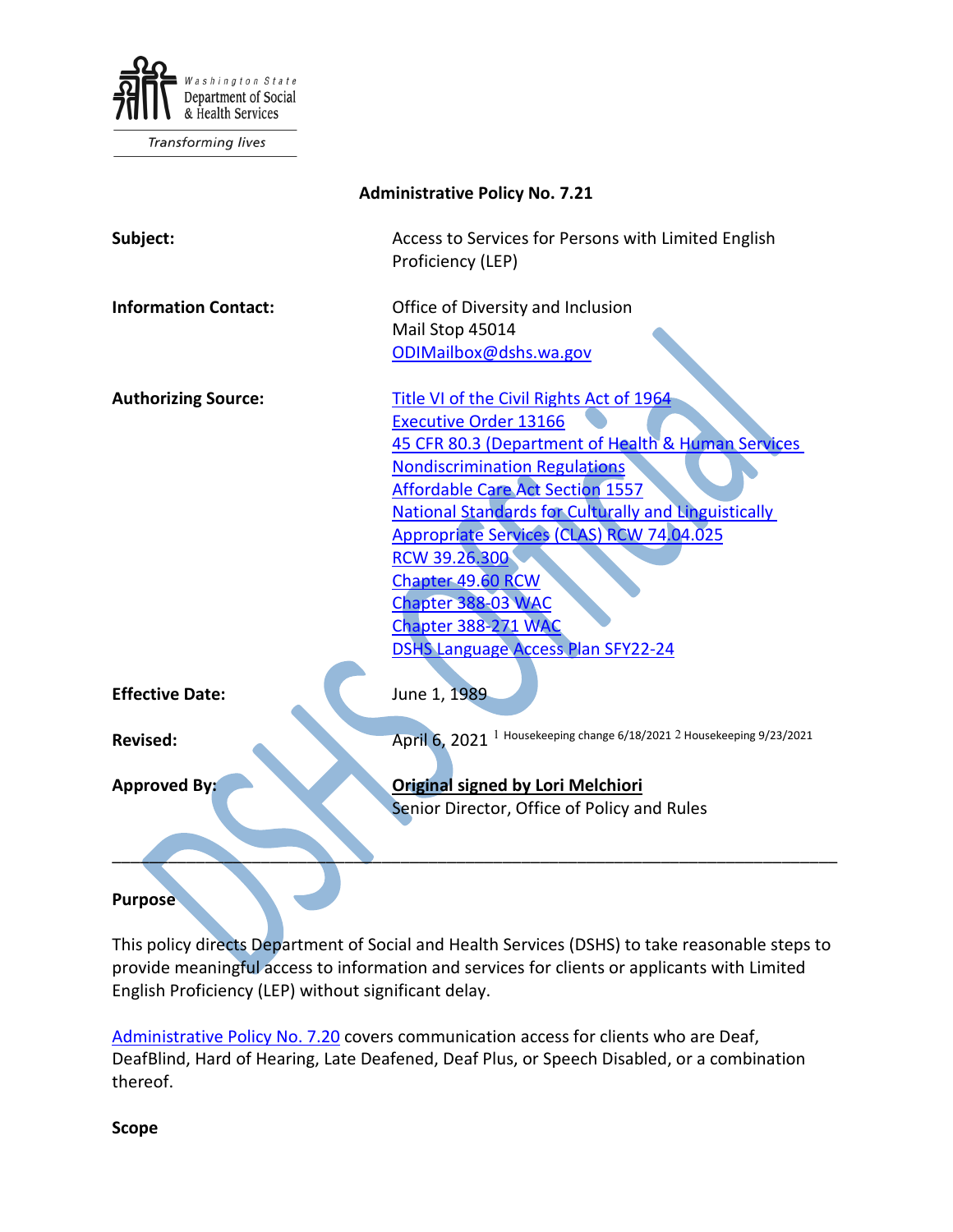This policy applies to all DSHS administrations, divisions, and employees.

## **Definitions**

**Certified Bilingual Employee** - A DSHS staff member who has passed the required DSHS bilingual employee language examination, offered by the DSHS Language Testing and Certification program (LTC), or a DSHS recognized professional association examination (e.g., American Translators Association, State of Washington Administrative Office of the Courts, Administrative office of the United State Courts, etc.).

**Certified or Authorized Interpreter (for Spoken Languages) -** A person who has passed the required DSHS interpreter examination, offered by DSHS LTC, or is recognized by DSHS through the established process in WAC 388-03-114.

**Certified Translator** - A person who has passed the required DSHS written translation examination, offered by DSHS LTC, or is recognized by DSHS through the established process in WAC 388-03-114.

**Client -** A person who applies for or receives services from DSHS.

**Contracted Service Provider** - A person or an agency that contracts with DSHS to provide the amount and kind of services requested by DSHS or provides services under the contract only to those beneficiaries individually determined to be eligible by DSHS.

**Interpretation** - The transfer of an oral communication from one language to another.

**Language Access Advisor** – DSHS staff member(s) assigned by the DSHS executive management team to oversee the provision of language services for clients with LEP, and clients who are Deaf, DeafBlind, Hard of Hearing, Late Deafened, Deaf Plus, speech disabled, blind, or have limited vision within their respective administration or division.

**Language Access Advisory Committee** - Committee that functions in an advisory role to implement the DSHS language access plan and to promote consistent, department-wide compliance with federal and state laws and DSHS administrative policies pertaining to language services provided to clients with LEP, and clients who are Deaf, DeafBlind, Hard of Hearing, Late Deafened, Deaf Plus, speech disabled, blind, or have limited vision

**Language Access Plan** - The current DSHS language access plan, drafted by the language access advisory committee, and approved by DSHS cabinet.

**Language Services** – Language assistance provided by a certified bilingual employee or through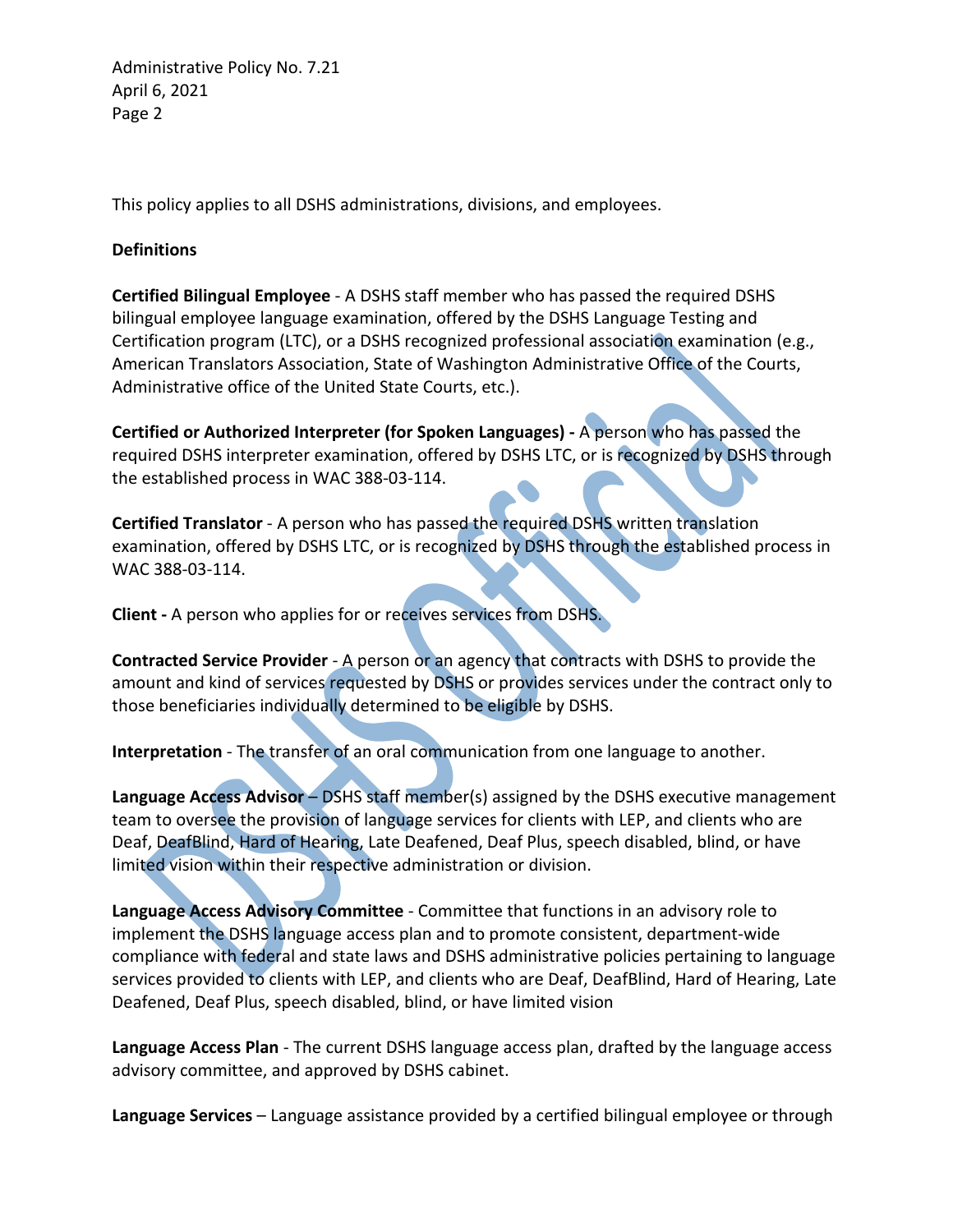a certified contracted interpreter or translator to provide meaningful access to DSHS services for a client with LEP.

**Language Testing and Certification Program (LTC)** - The unit within DSHS responsible for the administration of testing and certification in spoken and written languages for DSHS employees, contracted interpreters, and translators.

**Limited English Proficiency (LEP)** – A limited ability or inability to read, speak, write, or understand English.

**Master Language Code List** – ISO 639 is a set of standard codes for representing languages set by the International Organization for Standardization. The Master Language Code List is based on the ISO-639-3 standard, but also includes unique "local codes" (created by the language access advisors committee to identify the diverse language needs of our clients and customers that are not currently represented by ISO codes) and non-ISO codes used by older systems that are not currently able to update to the latest ISO codes. The list provides a crosswalk between DSHS, Health Care Authority (HCA), and Health Benefit Exchange (HBE) systems that interface or communicate with each other as part of the delivery of services to our clients and customers. Both spoken and written languages are identified in some of the systems and included in the list. The list is maintained by the language access advisory committee and published in **DSHS IT** Standard 23.1 – [Master Language Codes.](http://intra.dshs.wa.lcl/itstandards/ITStandard23.1.stm)

**Primary or Preferred Language** - The language that a client or applicant identifies in which they wish to communicate verbally or in writing with DSHS.

**Translation** - The transfer of a written communication from one language to another.

**Policy**

# **A. Communicating with Clients and Applicants with Limited English Proficiency**

DSHS staff will take reasonable steps to provide clients and applicants with LEP meaningful access to information, programs and services by offering language services through one or more of the following methods:

- 1. Information posted in public spaces and on the DSHS website alerting viewers to the availability of communication assistance free of charge;
- 2. Direct provision of services by certified or authorized bilingual employees;
- 3. Interpreter services provided by certified or authorized contracted interpreters; and
- 4. Document translation services provided by qualified contractors.

## **B. DSHS Administration or Division Responsibilities**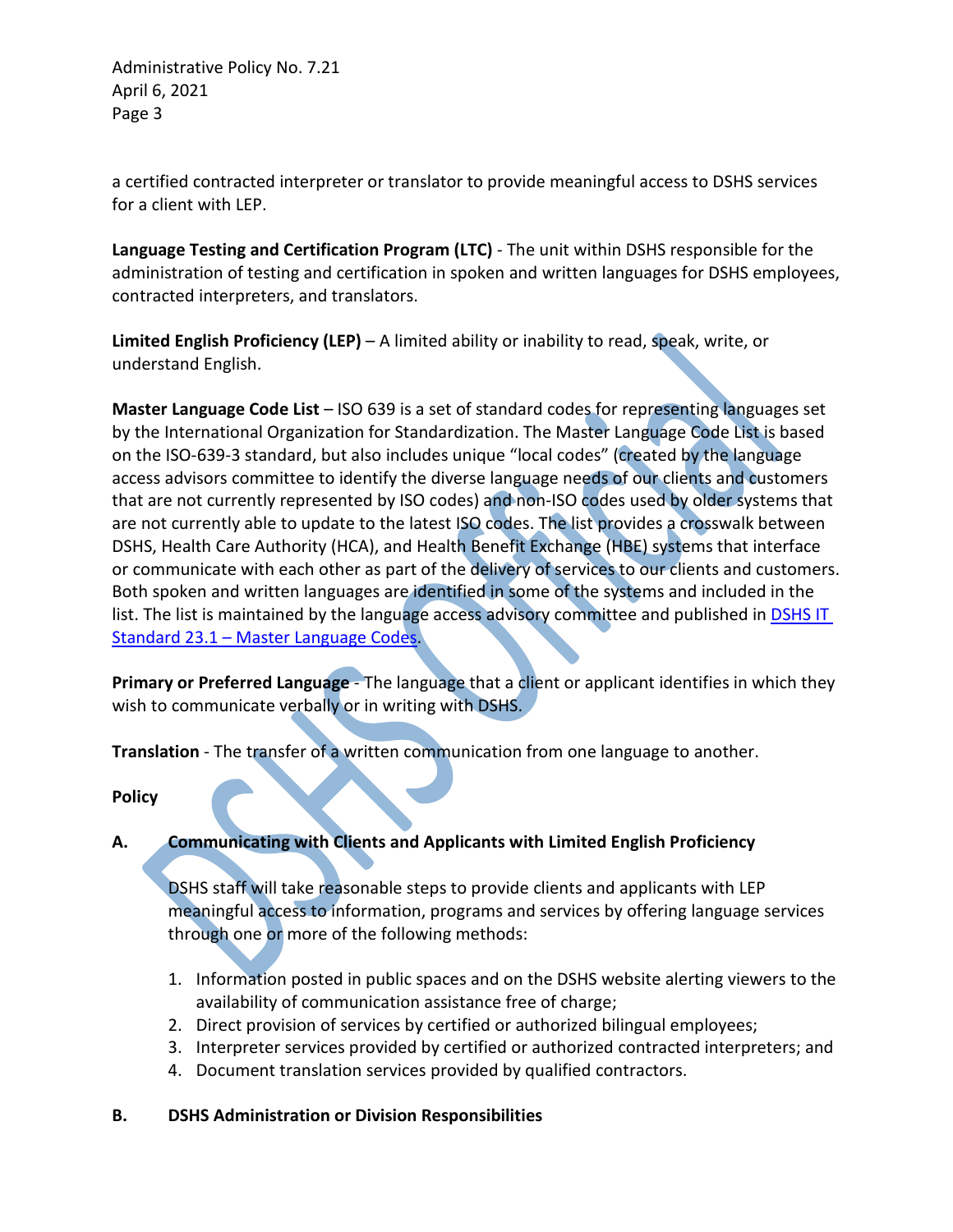- 1. Appoint a language access advisor to represent their administration or division on the language access advisory committee (LAAC);
- 2. Implement objectives in the [DSHS language access plan](http://one.dshs.wa.lcl/ODI/Access/LanguageAccessAdvisory/Documents/SFY22-24%20DSHS%20Language%20Access%20Plan%20.pdf) SFY22-24 including but not limited to:
	- a. Promote cultural proficiency in working with clients with LEP and interpreters;
	- b. Post multilingual signs in DSHS client waiting areas that explain the availability of interpreter services at no cost to the individual;
	- c. Include language in service contracts to advise providers of their responsibility to provide or arrange for language services. **Note**: Service providers under contract with DSHS must comply with all federal and state regulations, as well as contractual requirements pertaining to the provision of language services.
- 3. All facilities, including twenty-four-hour facilities, must have general procedures in place to assist clients with LEP with verbal and written communication, and must take reasonable steps to ensure clients with LEP have meaningful and timely access to DSHS services or benefits**.**

## **C. Language Access Advisor Responsibilities**

- 1. Attend mandatory meetings of the LAAC;
- 2. Assist in monitoring and coordinating identification of language service needs and strategies to work with administrations or divisions in providing access to appropriate language services;
- 3. Assist in identifying and securing existing and needed resources to provide oral and written language services;
- 4. Provide recommendations to implement objectives of the language access plan;
- 5. Assist in training and guidance to DSHS staff and leadership within their administration or division, regarding interpreter and translation service contracts, and LEP policies and procedures;
- 6. Participate in regular self-evaluation and review of the language access plan;
- 7. Review and provide comment on all documents provided by the LAAC;
- 8. Participate in establishing protocols for quality, timely, cost-effective, language services with appropriate levels of confidentiality;
- 9. Assist in language access related data collection and reporting; and
- 10. Participate in procurement and monitoring of language services contracts through DSHS and DES as needed.

## **D. DSHS Language Access Advisory Committee**